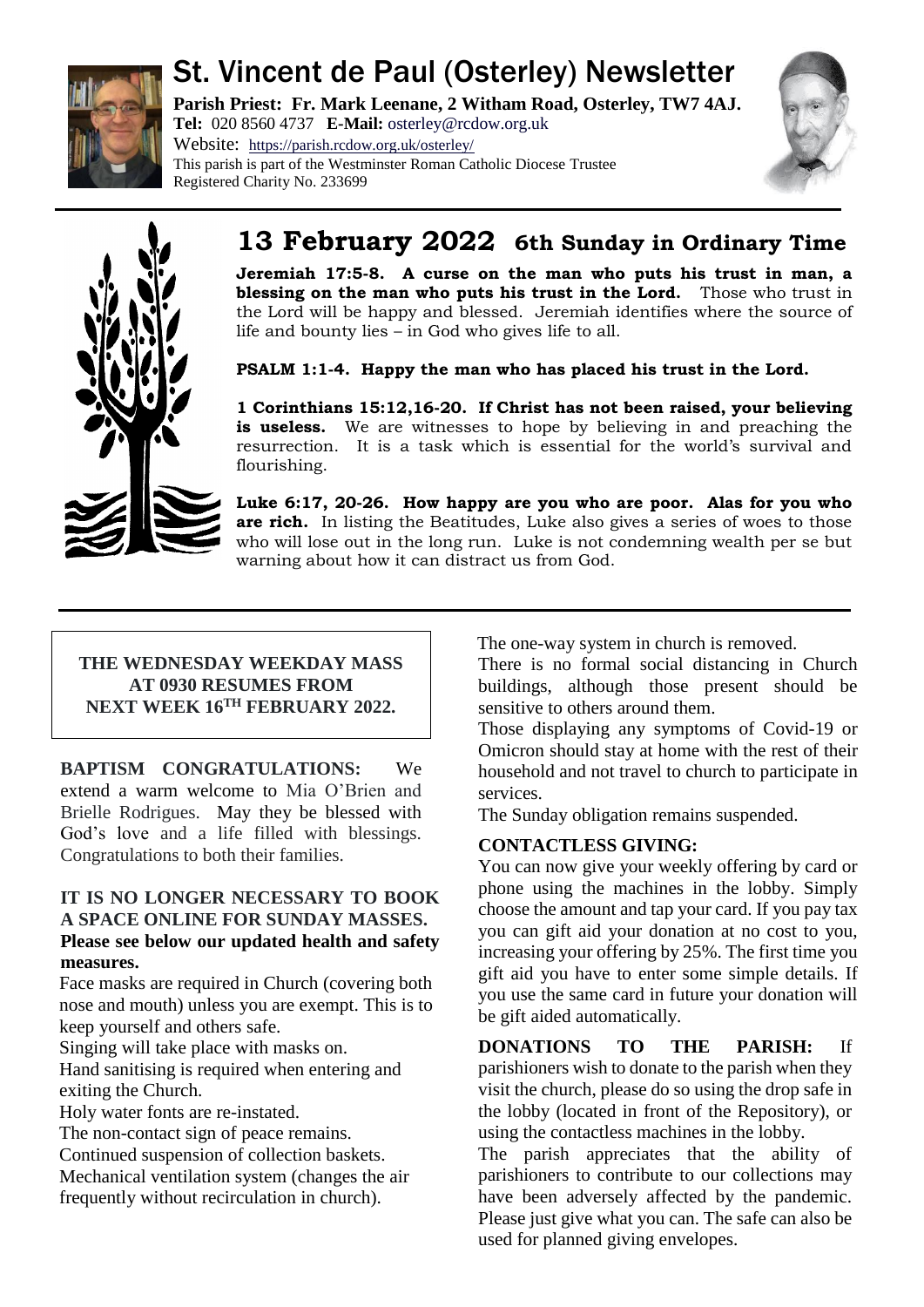| <b>Service Times &amp; Intentions</b>                 |          |                                                            |
|-------------------------------------------------------|----------|------------------------------------------------------------|
| 13-20 February 2022                                   |          |                                                            |
| Sunday 13<br>6th Sunday<br>in OT                      | 0900     | Jock Cassidy RIP                                           |
|                                                       | 1130     | Deceased Members of the Spiteri<br><b>Family RIP</b>       |
|                                                       |          | Baptism: Brielle Rodrigues                                 |
|                                                       | 1800     | Repose of the Souls of those<br>who have died of Covid RIP |
| Mon 14                                                | 0930     | Deceased Members Baptista &<br>Rodrigues Family RIP        |
| Tue 15                                                | 1930     | Lavinia Siqueira RIP                                       |
| Wed 16                                                | 0930     | People of the Parish                                       |
| Thu 17                                                | 0930     | Nicholas Balfour RIP RD                                    |
| <b>Fri 18</b>                                         | 0930     | Barbara Grant RIP RD                                       |
| Sat 19<br>BVM on<br>Saturday                          | 0930     | Repose of the souls of Covid<br>victims RIP                |
|                                                       | 10-10.45 | Confession                                                 |
|                                                       | 1100     | <b>Benediction</b>                                         |
| Sunday 20<br>6th Sunday<br>in OT                      | 0900     | Jim Sullivan & Alice Hanrahan<br><b>RIP</b>                |
|                                                       | 1130     | Dermot Baxter RIP RD                                       |
|                                                       | 1800     | Joao Rodrigues RIP 2 <sup>nd</sup> Anniv                   |
| Rosary: 7 p.m. before the Tues. weekday evening mass. |          |                                                            |
| Offertory: Thank you for your offerings on 6/2/22     |          |                                                            |
| <b>Contactless</b>                                    |          | 165.35                                                     |
| <b>Loose Plate</b>                                    |          | 209.64                                                     |
| <b>Planned Giving Envs</b>                            |          | 182.03                                                     |
| <b>Standing Orders</b>                                |          | 1497.00                                                    |
| <b>Total</b>                                          |          | 2054.02                                                    |

## **MASS REQUESTS:**

Mass intentions can be requested via e-mail, by ringing the parish office, or using a donation and gift aid envelope from the lobby. Leave a message and telephone number if necessary. Offerings for masses can be made by cheque or cash deposited in the lobby drop safe in a marked envelope, or by BACS transfer (see details below). The minimum Diocesan recommendation is £10. Masses are confirmed upon receipt of the stipend. Online account details are below: **Bank:** HSBC

**Account Name:** WRCDT Osterley **Account No:** 41095889 **Sort Code:** 40 05 20 **Please reference e.g.** Mass/date of Mass.

### **PARISH OFFICE PARISH SECRETARY / ADMINISTRATOR**:

Mrs. L. Faria

#### **PLANNED GIVING CO-ORDINATOR AND**

**BOOKKEEPER:** Mr. Steve McEvoy. E-mail: [osterleybk@rcdow.org.uk](mailto:osterleybk@rcdow.org.uk) T. 07932 783647

**Planned Giving Boxes:** If you have a query, or would like to plan your giving for the first time using envelopes or a standing order, please contact the Parish Bookkeeper using the contact details provided.

**300 CLUB:** Application forms available in the lobby. Enquiries to the Parish Office.

#### **ADMIN PARISH WEBSITE ADDRESS FOR THE ONLINE NEWSLETTER**: <https://parish.rcdow.org.uk/osterley/>

**PARISH REGISTRATION:** Please take a Welcome Pack from the lobby. Completed Registration and Planned Giving forms can be posted through the door of the Parish house or dropped into the lobby safe. Thank you.

**MARRIAGES**: 6 months' notice required. Please ring the office to arrange an initial discussion with Fr. Mark.

**BAPTISM:** For parishioners registered and attending at St. Vincent's. Please complete a form (available in the lobby or online) and submit to the Parish Office. You will then be contacted to arrange a baptism date and attend a course when these resume.

# **CONTACTS**

**SAFEGUARDING REPRESENTATIVE**: Mrs. A. Trigger. Email: osterleysg@safeguardrcdow.org.uk

### **WEST MIDDX HOSPITAL RC CHAPLAIN:**  Tel. 020 8321 5447.

**ST VINCENT DE PAUL SOCIETY:** For assistance to the house-bound and those in need. T. 07765 026377

#### ------------------------------------------------------------------------ **CERTIFICATE OF CATHOLIC PRACTICE**

This is only applicable for parents who wish to send their children to a catholic (or Church of England) primary or secondary school.

The Diocese requires that families attend regularly (this means attending Mass every Sunday) for at least two years before a priest is able to sign the Certificate of Catholic Practice.

To assist the parish in signing CCP forms, the parish operates a Mass attendance Card system (see below).

## **MASS ATTENDANCE CARD**

Stickers for pupils in school Year 5 and under. Stickers for pupils in Year 9 (for Year 12) Stickers will be given after Mass, before you leave. Stickers are not issued in August It will be your responsibility to look after the card and bring it every week.

If you require a mass attendance card or if you have a question about a CCP certificate, please email [osterleyccp1@rcdow.org.uk](mailto:osterleyccp1@rcdow.org.uk)

\*Please note it is ccp1 using a digit/number 1 (one)

Include your child's full name, passport sized photo and School Year in September 2021.

Once requested by email, cards and stickers can be collected in the lobby of the church after mass.

CCP Contact Tel. 07542441846. Leave a message.

**Volunteers needed:** We are looking for volunteers to help with distributing the stickers after Mass. If you can spare 15 minutes, please call Antonella on 07542441846 for more information.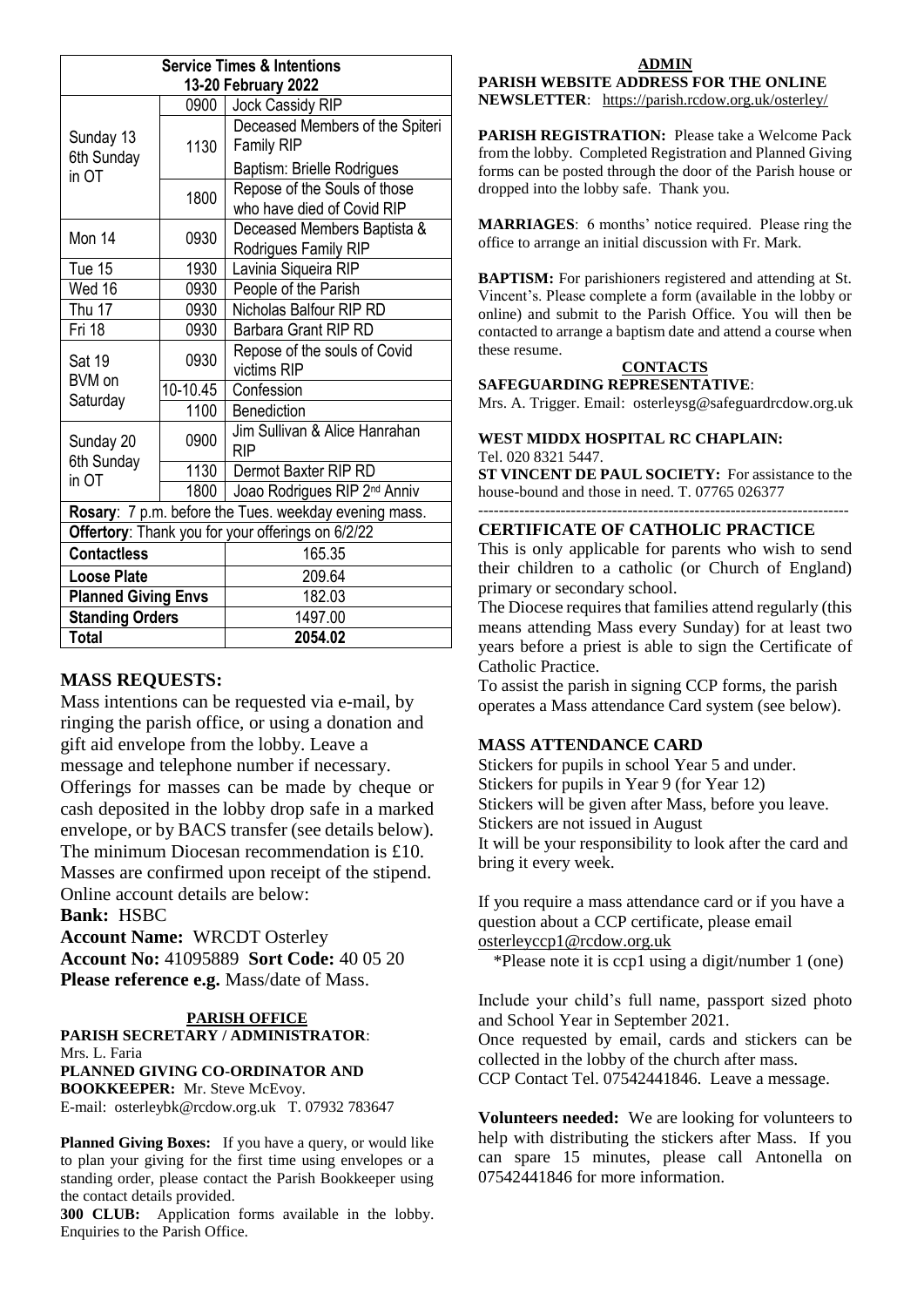## **FIRST COMMUNION & RECONCILIATION 2022**: Tues 22/2/22 at 6.15pm. Communion 2.

#### Enquiries: [osterleyfhc1@rcdow.org.uk](mailto:osterleyfhc1@rcdow.org.uk)

\*Please note it is fhc1 using a digit/number 1 (one)

#### **CONFIRMATION 2022:** Mon 21/2/22.

6.30-7.40pm.

#### **---------------------------------------------------------------**

#### **CAFOD's Walk Against Hunger Lent challenge**

There are 200 million children in the world whose lives are at risk from malnutrition. This Lent, challenge yourself to walk 200km, and help give hunger its marching orders. Do 5k a day, your way, for 40 days, get sponsored and you'll conquer your 200km target in time for Easter – and help people around the world to live free from hunger. To find out more or take part, go to [cafod.org.uk/walk.](https://walk.cafod.org.uk/)

**St Richard Reynolds Catholic College. SRRCC volunteer readers and scribes.** We know that the presence of a reader and scribe can make a huge difference to a pupil sitting their exams and we are seeking volunteers for this very rewarding role. You will experience first-hand the difference you can make to a pupil simply by being there.

There is official guidance on the role of a reader/scribe and full training would be given. If you feel you could assist we would be delighted to hear from you.

We understand that this could be a considerable time commitment as the exams take place over a 3-4 week period. A pupil does not have an exam every day but being a consistent adult is beneficial so we would like the same scribe to be with the same pupil each time.

The GCSE exams will take place:

- From the 16th May to the 28th June 2022 usually from 9.00am up to 12.00pm and from 1.30pm up to 4.30pm
- Please note that if you have a close relationship with a child in Year 10 or 11 (e.g. grandchild) for confidentiality reasons it would not be appropriate for you to be a volunteer scribe at this point in time. If this is a role you would like to undertake please contact [k.trimble@srrcc.org.uk](mailto:k.trimble@srrcc.org.uk) or phone 020 8325 4630, ideally by the end of March although we would be delighted to hear from you anytime.

**Divine Renovation:** Divine Renovation and Alpha have issued an invitation to join a free online event with Bishop Robert Barron, Fr James Mallon and Rev Nicky Gumbel on the theme of *"What is God saying to the Church?"*. This is something for all parish leaders – clergy and lay people alike – on the topic of mission, evangelisation, and parish renewal, happening on Tuesday 1<sup>st</sup> March at 6.00pm. To learn more about this event and to register, visit: [www.divinerenovation.org/events](http://www.divinerenovation.org/events)

**Radio Maria** has made its home at the Rosary Shrine: Fr Lawrence Lew OP wants to share this wonderful news for Catholics in London, especially for those of us involved in broadcasting. If you are interested in the work of Evangelisation through the media, declaring Christ as the Light of the nations and the glory of Israel please visit their website at [https://www.english.op.org/latest](https://www.english.op.org/latest-news/radio-maria-at-rosary-shrine/)[news/radio-maria-at-rosary-shrine/](https://www.english.op.org/latest-news/radio-maria-at-rosary-shrine/)

**Marriage enrichment:** are you looking for ways to enrich, nurture and refresh your relationship. Do you need an oasis moment? Worldwide Marriage Encounter <https://wwme.org.uk/> now provide in-person and virtual (Zoom) enrichment weekends. Cana Welcome [https://www.chemin](https://www.chemin-neuf.org.uk/programmes/cana/cana-welcome/)[neuf.org.uk/programmes/cana/cana-welcome/](https://www.chemin-neuf.org.uk/programmes/cana/cana-welcome/)

**Festival follow-up:** Following the joy-filled experience of the 'God Who Speaks Scripture Festival' at St Alban's Cathedral, we would like to invite you to join us on a variety of free online follow up events.

These are for individuals, groups of friends & parishes, who would like to come closer to Christ through His Word, whether they were able to join us as St Albans Cathedral or not.

To find out more information and book please visit: [https://rcdow.org.uk/scripturefestival/follow](https://rcdow.org.uk/scripturefestival/follow-up-events/)[up-events/](https://rcdow.org.uk/scripturefestival/follow-up-events/)

**Loyola Press** are offering once again a visual prayer experience with *Arts & Faith: Lent*. Each week they will provide a video commentary about a work of art inspired by the Sunday Scripture [https://www.loyolapress.com/catholic-](https://www.loyolapress.com/catholic-resources/liturgical-year/lent/arts-and-faith-for-lent/)

[resources/liturgical-year/lent/arts-and-faith-for](https://www.loyolapress.com/catholic-resources/liturgical-year/lent/arts-and-faith-for-lent/)[lent/](https://www.loyolapress.com/catholic-resources/liturgical-year/lent/arts-and-faith-for-lent/)

> **Sunday 13 February 2022** *Liturgical Colour: Green.*

------------------------------------------------------------------

**Readings at Mass** \_\_\_\_\_\_\_\_\_\_\_\_\_\_\_\_\_\_\_\_

# **First reading: Jeremiah 17:5-8 A blessing on the man who puts his trust in the Lord**

The Lord says this:

'A curse on the man who puts his trust in man, who relies on things of flesh,